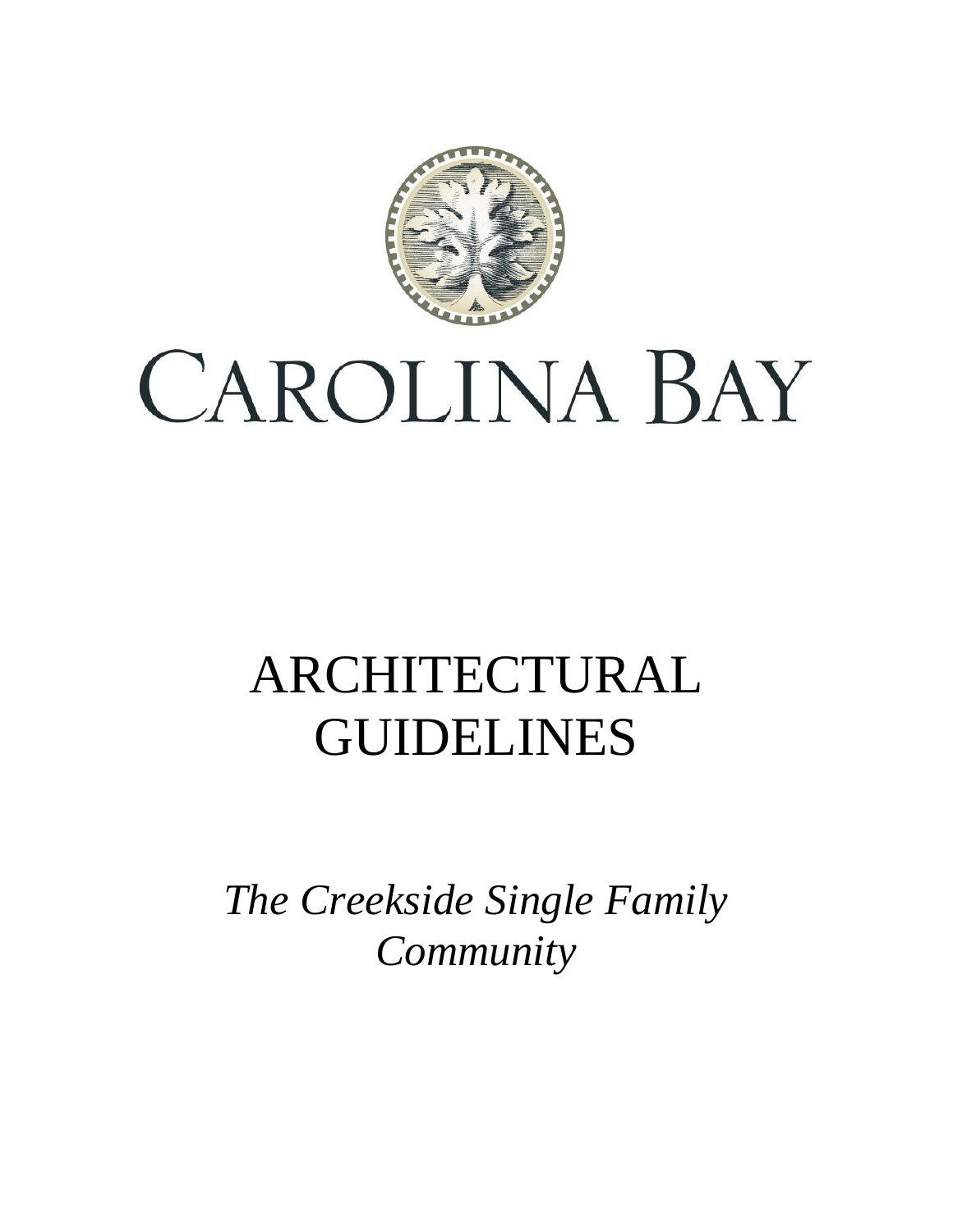### *Carolina Bay Architectural Guidelines Table of Contents*

|                 |              | A. Architectural Review Board Guidelines and Procedures             |  |
|-----------------|--------------|---------------------------------------------------------------------|--|
|                 | L.           |                                                                     |  |
|                 | П.           |                                                                     |  |
|                 | III.         | Scope of Architectural Review Board<br>2                            |  |
|                 | IV.          |                                                                     |  |
|                 | V.           |                                                                     |  |
|                 | VI.          |                                                                     |  |
|                 |              |                                                                     |  |
|                 |              | <b>B. Creekside Single Family Landscape Standards</b>               |  |
|                 | L            |                                                                     |  |
|                 | $\Pi$ .      |                                                                     |  |
|                 | III.         |                                                                     |  |
|                 | IV.          |                                                                     |  |
|                 | V.           |                                                                     |  |
|                 |              | C. Creekside Single Family Wall and Fence Standards                 |  |
|                 | L            |                                                                     |  |
|                 | $\Pi$ .      |                                                                     |  |
|                 | III.         |                                                                     |  |
|                 |              | D. Creekside Single Family Outbuilding Standards                    |  |
|                 | L            |                                                                     |  |
|                 | П.           |                                                                     |  |
|                 |              | E. Creekside Single Family Exterior Modifications                   |  |
|                 | $\mathbf{L}$ |                                                                     |  |
|                 | П.           |                                                                     |  |
|                 | III.         |                                                                     |  |
|                 | IV.          |                                                                     |  |
|                 | V.           |                                                                     |  |
|                 | VI.          |                                                                     |  |
|                 |              |                                                                     |  |
|                 |              |                                                                     |  |
|                 |              | IX. Play Equipment 2-8                                              |  |
|                 | X.           |                                                                     |  |
|                 |              | F. Creekside Single Family Additional Flatwork                      |  |
|                 | L.           |                                                                     |  |
|                 |              | II. Patios 38                                                       |  |
|                 |              | <b>G. Creekside Single Family Signs</b>                             |  |
|                 | L.           |                                                                     |  |
|                 | П.           |                                                                     |  |
|                 | III.         |                                                                     |  |
|                 | IV.          |                                                                     |  |
|                 |              | H. Creekside Single Family Recreational Boat and Vehicle Procedures |  |
|                 | L            |                                                                     |  |
| <b>Appendix</b> |              |                                                                     |  |
|                 | А.           |                                                                     |  |
|                 | <b>B.</b>    | Architectural Review Board Application [14] 14                      |  |
|                 | $C_{\cdot}$  |                                                                     |  |
|                 | D.           |                                                                     |  |
|                 |              |                                                                     |  |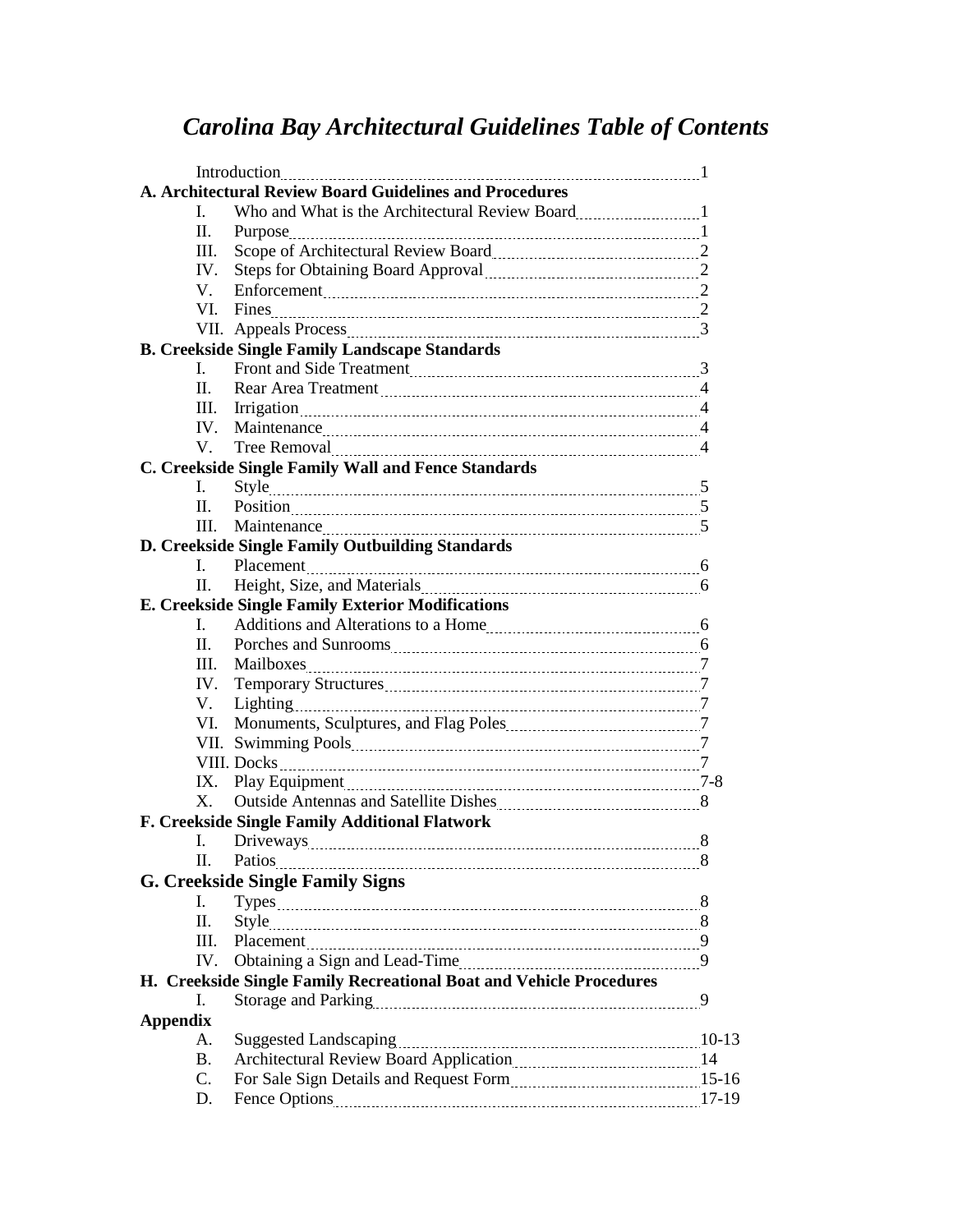### **Carolina Bay Architectural Guidelines**

*The Creekside Single Family Community*

#### **INTRODUCTION**

Carolina Bay has the potential to become one of West Ashley's most desirable neighborhoods with a timeless design. Through careful planning and design as well as the coordinated efforts of each homeowner in the community Carolina Bay will stand above other communities. Architectural Guidelines are put into place to ensure a cohesive design for a neighborhood without sacrificing the individuality of each home. The standards aid the development of a desirable and attractive neighborhood. They ensure, enhance, and protect the value of all the homes within Carolina Bay. This document is meant to be a supplement to the Covenants and Restrictions for the neighborhood, but the Covenants and Restrictions always supersede these guidelines. The guideline will aid the reader in understanding those elements that are important to the integrity of an individual home as well as to the manner in which that home compliments the overall harmony of the neighborhood. No action taken by the Architectural Review Board shall entitle any person to rely thereon with respect to conformity with the laws, regulations, codes or ordinances of local, state, or federal governments.

#### **A. ARCHITECTURAL REVIEW BOARD GUIDELINES AND PROCEDURES**

#### **I. Who and What is the Architectural Review Board**

The Architectural Review Board is the architectural control committee, which shall be the governing body charged with promoting and maintaining a high level of design, quality, harmony and conformity throughout Carolina Bay. The Declarant controls the Architectural Review Board until the time of turnover; afterwards the elected board from the homeowner's association takes control. No improvements of any kind shall be erected, placed, or maintained, and no alteration or modification of any improvements in Carolina Bay shall be made without approval of the Architectural Review Board.

#### **II. Purpose**

The Architectural Review Board is established to provide a system of review for the construction or modification of all improvements within the Project. The goal of the Architectural Review Board is to review the application of plans and specifications to determine the compliance with the standards set forth by the Covenants and Restrictions. The Board strives to ensure the communities are attractive by maintaining the principles set forth in the Covenants and Restrictions. The Architectural Review Board does not assume responsibility for the technical aspects, structural aspects, or safety of the design. Nor does the board assume responsibility for compliance with local codes, ordinances, or laws.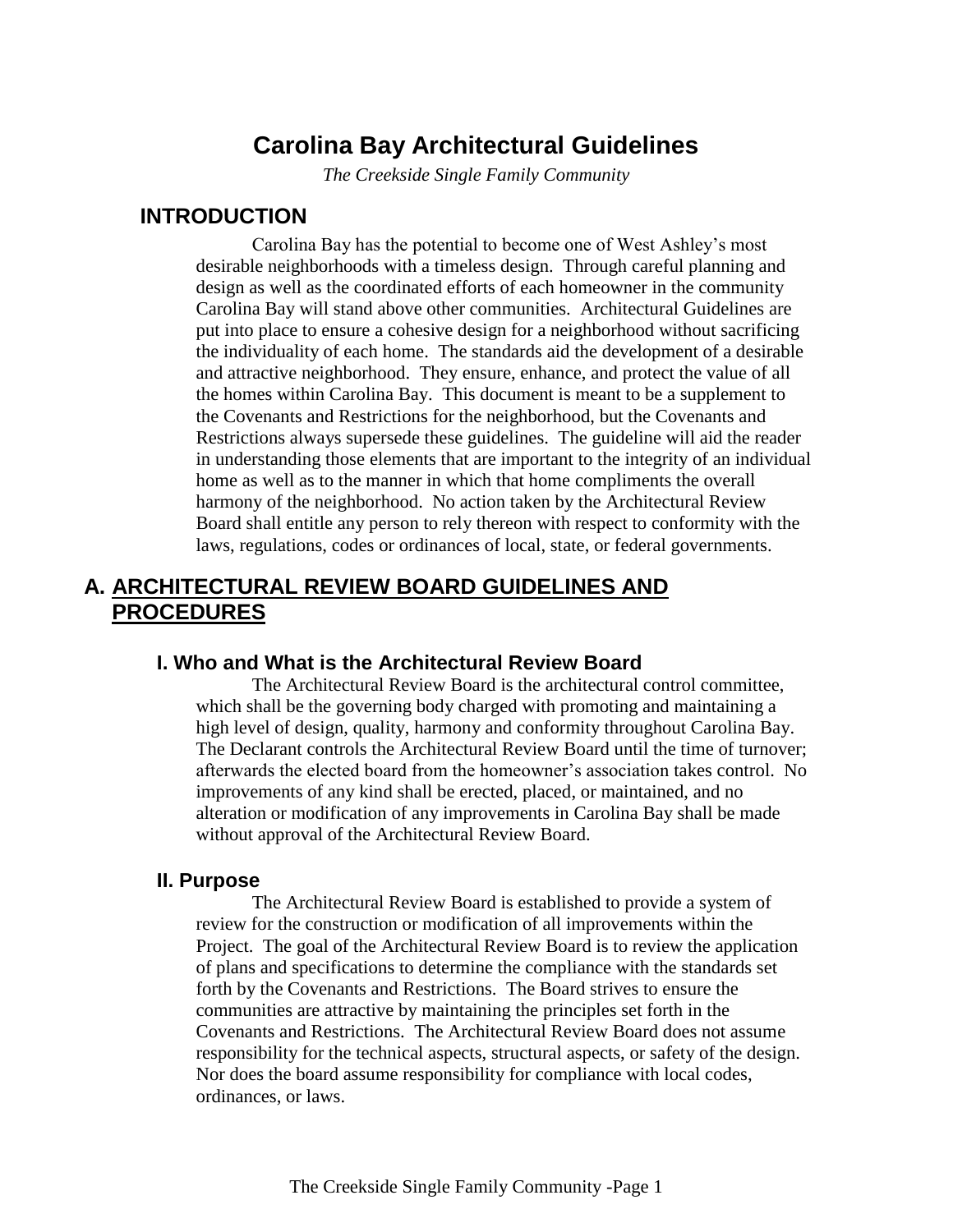#### **III. Scope of Architectural Review Board**

The Architectural Review Board reviews, approves, and/or disapproves all plans and submissions solely on the basis of aesthetic standards, harmony of location, external structure and design relating to surrounding topography and the overall benefit or detriment to the overall Project. The board will take into account aesthetic aspects of architectural design, placement of buildings, color schemes, exterior finishes, and materials used. The Architectural Review Board is not responsible for structural safety of the improvement or the conformance with building codes. The Board holds the right to refuse any submittals that are not suitable or desirable to the overall aesthetics of the neighborhood. The Board also reserves the right to grant variances to these standards on the basis necessity or unusual conditions. The Architectural Review Board reserves the right to inspect all aspects of the improvements after the construction process has been completed. Declarant improvements are not subject to the board approval and are deemed to conform to the plan of development for Carolina Bay.

#### **IV. Steps for Obtaining Board Approval**

- 1. Plans for improvements must be submitted to the Architectural Review Board to include all aspects of the improvement along with the proper application form (See Appendix B).
- 2. Applicant must submit a plot plan of the lot showing the location of the improvement.
- 3. The Architectural Review Board may require the submission of additional information and materials as needed to supplement the application.
- 4. The Board reviews submittals on a monthly basis. (The typical turn around for an application is thirty days).
- 5. All approvals or disapprovals will be written and sent to each respective Applicant.
- 6. Applicants may submit improvement plans to the Architectural Review Board before the closing of a home to ensure the home will fit all the needs of the homeowner.

#### **V. Enforcement**

The Architectural Review Board reserves the right of entry and inspection of any lot or portion of Project Land to determine the existence of improvement that violates the standards set forth by both this document and the Covenants and Restrictions. Except in emergency situations, any exercise of entry and inspection by the Architectural Review Board will follow at least a twenty-four hour notice to the Residential Owner. The Board is empowered to enforce the provisions set forth in both this document and the Covenants and Restrictions by any legal action, and in the event it becomes necessary to resort to the legal system all fees are incurred to the prevailing party. The cost of removal of unapproved improvements will also be incurred to the Residential Owner.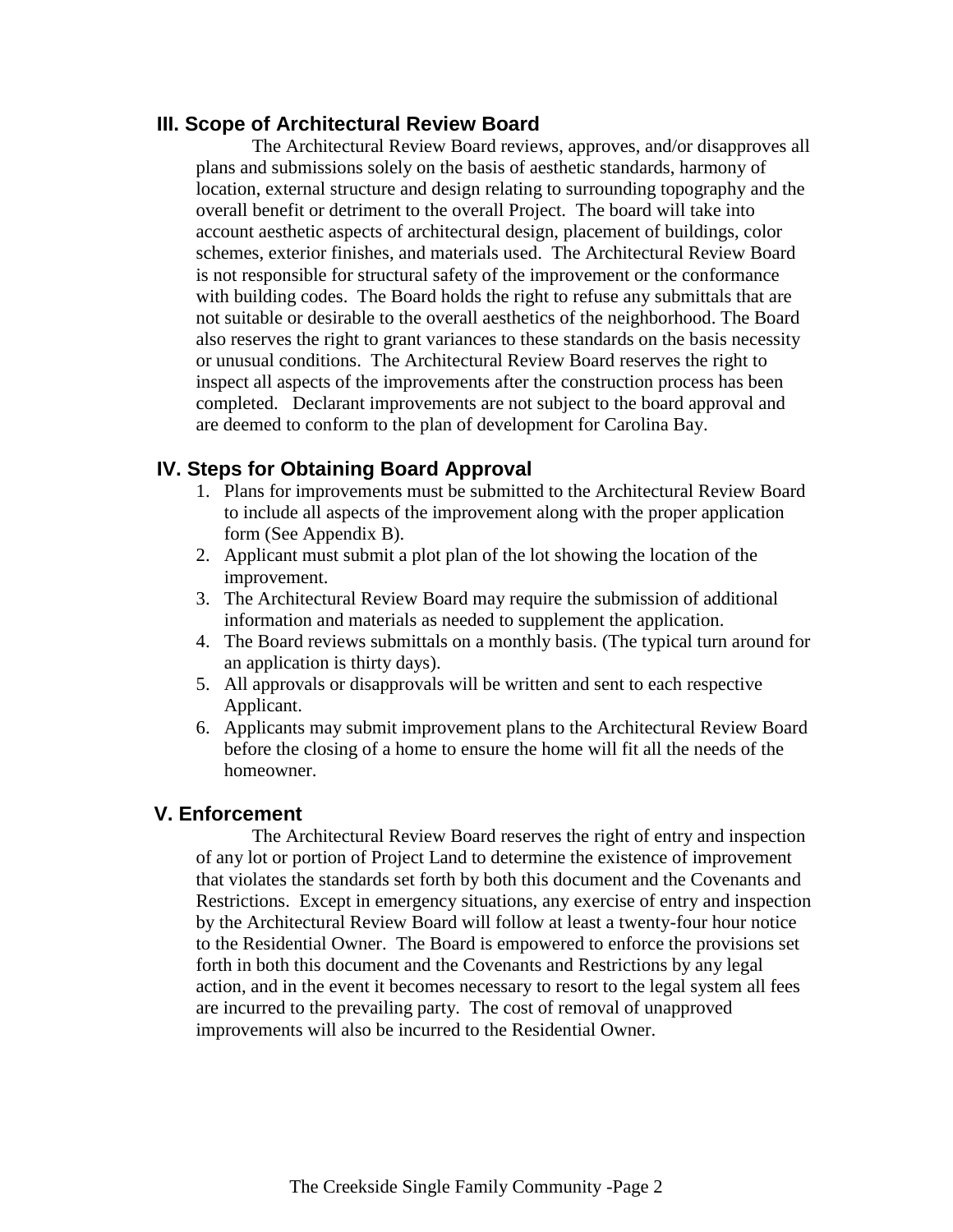#### **VI. Fines**

A system of reasonable enforcement policies, which includes fines, has been put into place to allow the ARB and the Home Owner's Association authority when enforcing the standards set forth in both this document and the Covenants and Restrictions. This fine structure is subject to change if the ARB considers the current system ineffective. The Home Owner's Association steps of enforcement are as follows:

- 1. Letter of warning is sent to the Owner. Owner will be given 14 days to fix the violation.
- 2. If problem persists a second letter is sent with a fifty dollar fine incurred by Owner. Owner will be given 14 additional days to fix the violation.
- 3. If violation persists the Owner will be sent a third letter with a hundred dollar fine. Owner will be given 14 additional days to fix the violation.
- 4. If violation persists past the third warning, the Owner incurs a one hundred and fifty dollar fine. Owner will be given 14 additional days to fix the violation. After this point the matter will be turned over to legal counsel where all legal remedies will be pursued at the expense of the Owner.

The Association reserves the right to order work on the homeowners behalf and charge the account any at point in the violation process 14 days after the first warning letter.

#### **VII. Appeals Process**

Any homeowner who is denied approval on any submittal or portion of a submittal holds the right to appeal the Board's decision. All appeals should be in written form addressed to the Creekside Single Family and Saltgrass HOA Board. The appeal should be noted at the next formal meeting and will allow the Residential Owner to explain and justify the original request. The appeals process is also applicable to the fines set forth by the Homeowner's association. The homeowner is allowed a 30 day maximum period of time in which to appeal the Board's decision. The 30 day time period begins on the date of the Board's decision, and ends 30 days therafter.

#### **B. CREEKSIDE SINGLE FAMILY LANDSCAPE STANDARDS**

The general character of any home is greatly determined by the elements of its surroundings. Proper selection and placement of plant materials is extremely important in establishing the overall setting of the home. The landscape guidelines promote continuity in the landscape where individual lots relate to one another while at the same time allowing for individuality of each lot. Only mulch or pine straw are approved plant bed materials, rock of any kind is not approved for plant beds.

#### **I. Front and Side Treatment**

Emphasis should be placed on proper proportion rather than quantity or size of plant material. Try to select plants that will give year round bloom. Small plots of contoured grass provide year round color and low maintenance. A list of suggested trees and plants is available in Appendix A.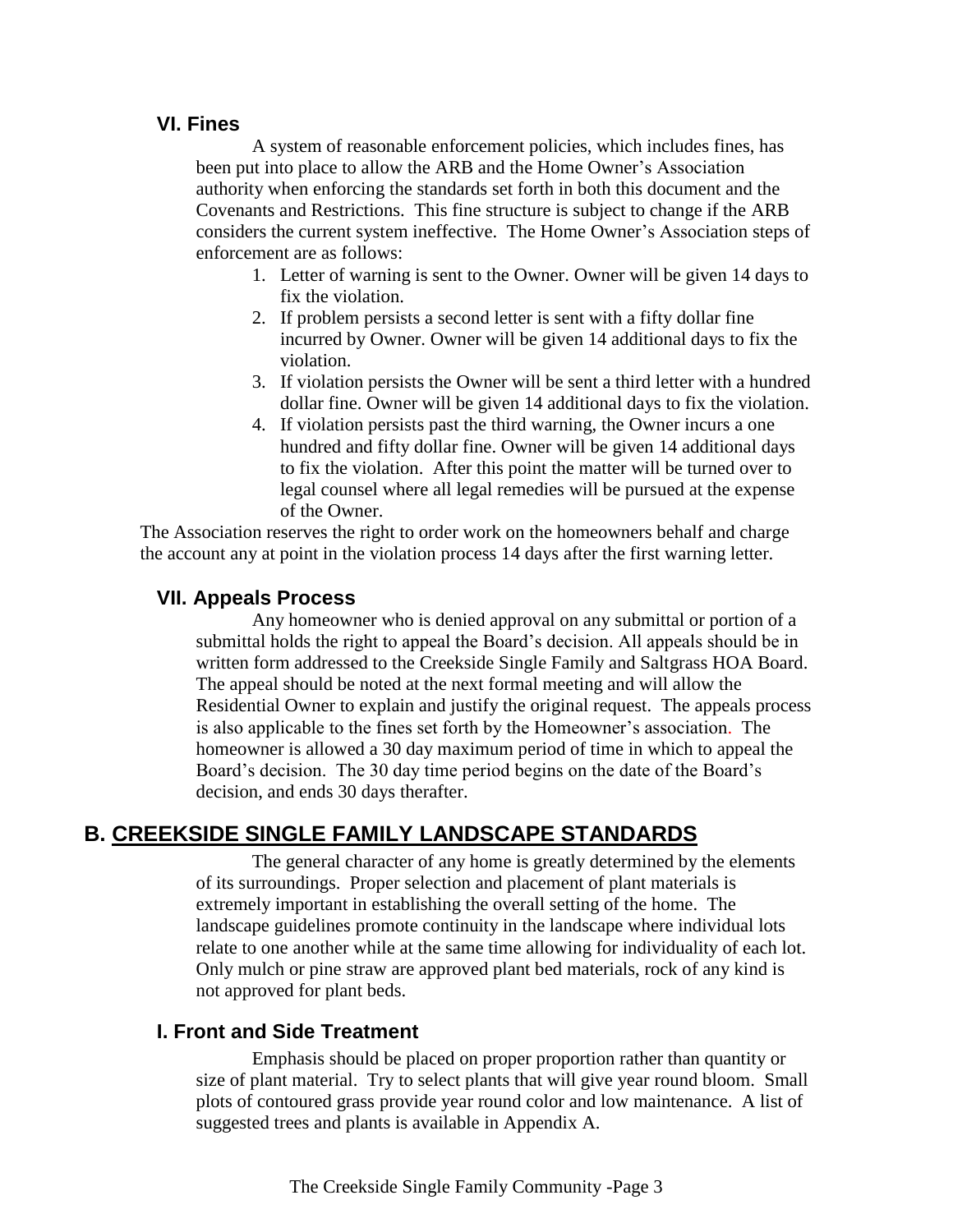#### **II. Rear Area Treatment**

The configuration of Carolina Bay's lots allows for a variety of landscaping treatments. If appropriately planned, much of the area can be kept in its natural state if desired. Structures such as decks and outbuildings lend themselves to more formal landscaping. In some cases the over shaded condition will limit the use of sod, however keep in mind that grass offers many advantages such as: year round color and low maintenance. There are many natural shrubs available at low cost that requires little maintenance. A list of suggested trees and plants is available in Appendix A.

#### **III. Irrigation**

The Architectural Review Board must approve irrigation system location before it is installed.

#### **IV. Maintenance**

Each Residential Owner is responsible for maintaining, in a healthy condition, all natural and introduced vegetation on their lot. Removal of dead or diseased plant material must be done on a regular basis in accordance with the best practices for the plant material involved. Each lot must have grass lawn that must be mowed and maintained on a regular basis. The grass lawn must be edged, and maintained at a height that is pleasing to the Board. The Architectural Review Board reserves the right of landscape inspections for each Residential Owner in the Project. If a Residential Owner fails to maintain all plant materials within a lot in the manner described above, the Architectural Review Board may remedy such failure by whatever methods it deems necessary and appropriate. The owner shall reimburse the Architectural Review Board for all expenses incurred by performing the duties described above.

#### **V. Tree Removal**

The owner must obtain written approval from the Architectural Review Board before any tree over six inches in diameter is removed from any lot., a tree that is twenty-four inches in diameter or more will also require a permit from the City of Charleston. Tree removal guidelines are put into place to keep the Carolina Bay Communities as natural as possible, along with developing a lowcountry feel.

#### **C. CREEKSIDE SINGLE FAMILY WALL AND FENCE STANDARDS**

Walls and fences serve several useful purposes. First and foremost, they delineate property lines between neighbors and between the public and private realm. Behind the house, fences and walls serve as a privacy screen, to keep pets at bay, or to form a spatial relationship for the courtyard garden. Walls and fences can take an infinite number of forms. Another option is a living wall of hedges or simply larger landscaping grasses. The Standards published by the Board may contain specifications for the materials, design, and location of fences, including, but not limited to, the location, number and design of the gates. Fence styles and locations allowed on lots for your community are listed below. All fences, fence styles, and fence locations must be approved by the Architectural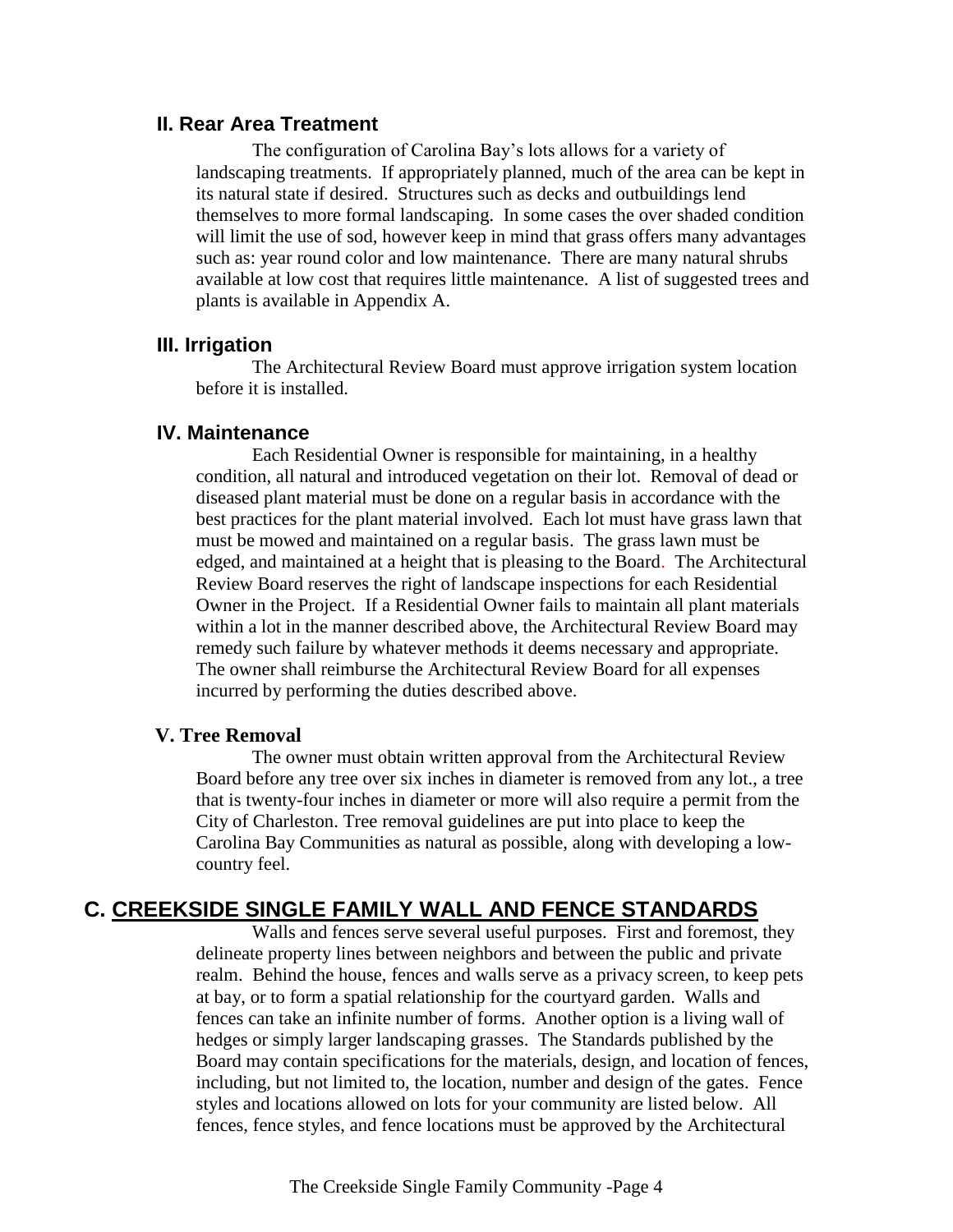Review Board before beginning installation. Appendix D shows recommended fence styles, specifications, and materials.

#### **I. Style**

Four-foot wooden picket fences will be utilized in the Creekside Single Family Community. The recommended specifications for these fences are listed in Appendix D. The fences may either be painted Charleston Green or kept natural. The Architectural Review Board recommends fence uniformity between neighbors to help maintain an aesthetically pleasing neighborhood. It is recommended that natural barriers such as landscaping be utilized in lieu of fences.

#### **II. Position**

Please note that fences may not be built in either Right of Ways or General Utility Easements without proper approval from the utility company(s). Additionally, fences are not permitted to be placed in a drainage easement without written approval from the City of Charleston. If there is an existing fence, it is preferred that the fence constructed secondly tie into the existing fence. If the fence constructed secondly does not tie into the existing fence then homeowner whom built the latter fence will maintain the yard between the fences.

- It is required that the fence be built on the rear and side property lines.
- The fence may not extend past 15 feet from the rear corner of the house that is closest to the street.
- If there is an existing fence, it is required that the fence constructed secondly tie into the existing fence. In the event that the Board grants a variance that the latter fence is not required to be attached to the first fence, the homeowner who constructed their fence secondly will be responsible for maintaining the yard between the fences.
- Fences on corner lots must be at least eighteen feet from the center of the side street. The Board reserves the right to modify this criterion if necessary.

#### **III. Maintenance**

The Residential Owner of a lot upon which a fence or wall is installed shall be solely responsible for providing and maintaining access to and from the rear yard of such lot. The Architectural Review Board recommends refraining from placing fences in drainage or utility easements. In the event a fence is placed upon a drainage or utility easement, it is the homeowner's responsibility to comply with all municipality regulations and restrictions. Any fence placed in an easement can and may be removed for improvements or repairs to the easements, and the replacement cost of the fence will be at the homeowner's expense. In general, any fence installed upon a lot shall be designed and used in a manner that will allow access to and from the rear yard of such lot to allow the Architectural Board to perform any of its obligations or exercise any of its rights pursuant to this document that require the Board to have access to the rear portion of such lot and to allow public utility companies to inspect, maintain and repair any utility facilities located within the boundary of the lot.

All fences must be maintained and kept as new. If the fence is not maintained to the standards of the Architectural Review Board it will be cause for a monetary fine.

The Creekside Single Family Community -Page 5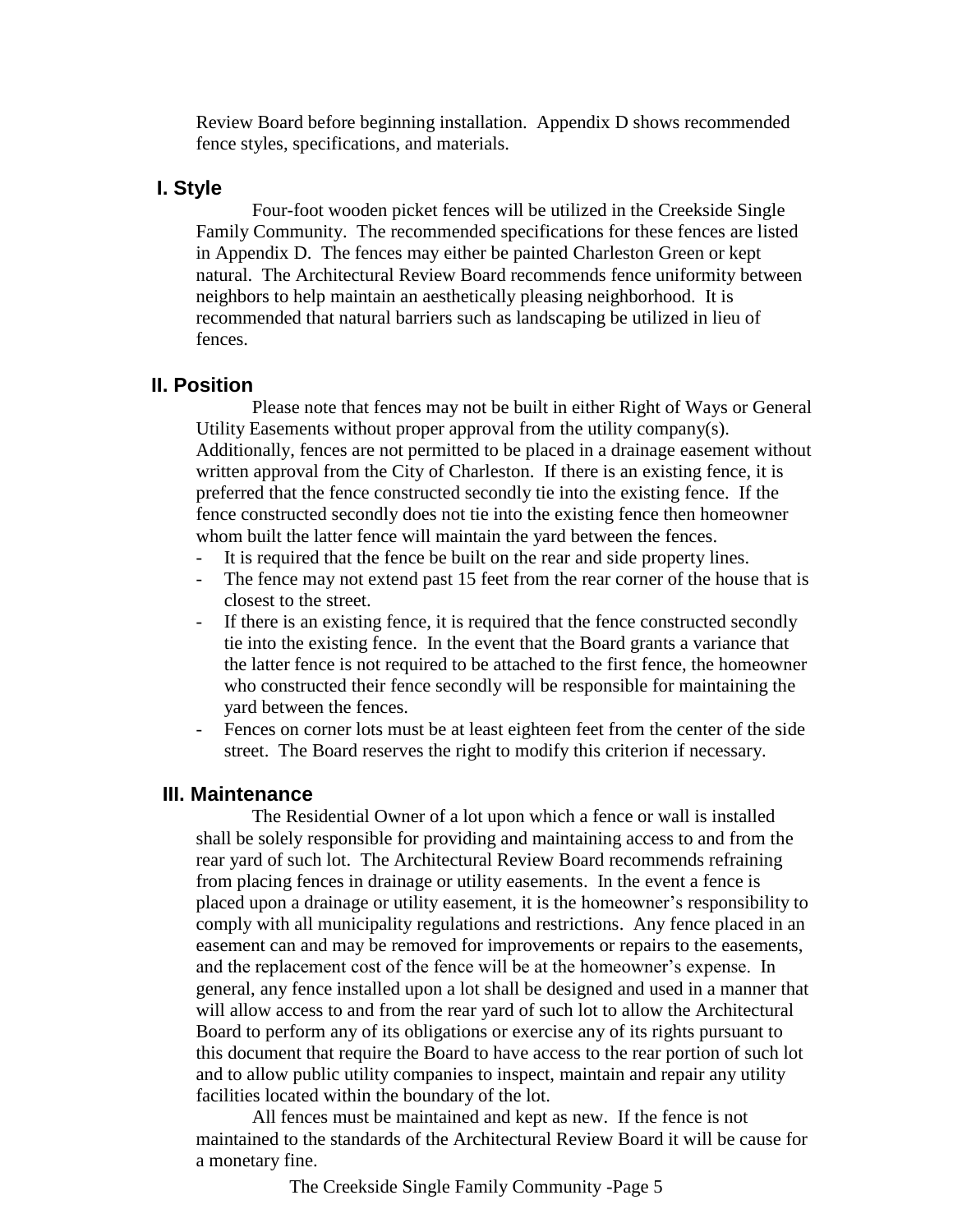#### **D. CREEKSIDE SINGLE FAMILY OUTBUILDINGNG STANDARDS**

Another important characteristic of Carolina Bay homes is the option for outbuildings at the rear of the home. An outbuilding is defined as a detached structure from the main house, including a garage, carport, studio, equipment shed, or workshop. In each case, materials used shall mimic that of the primary structure (i.e. the siding and roofing of the house). To be granted approval for a shed; a fence must also be constructed previously or a fence request must be submitted with the shed request.

#### **I. Placement**

Placement of the outbuildings in relation to the home is critical to the formation of a spatial layout of the lot. The Architectural Review Board must approve the placement of the outbuilding in relation to the lot layout. Please submit a plot plan with house and outbuilding location with application.

#### **II. Height, Size, and Materials**

Outbuildings should be compatible with the architectural style of the main house, but appear secondary in massing, scale, material, and detail. Height and size must be proportional to that of the house and lot. The recommended size for an outbuilding is 10' length by 12' width by 8' height. The material used for the outbuilding must be the same as the house. The Architectural Review Board must approve all aspects of the outbuilding.

#### **E. CREEKSIDE SINGLE FAMILY EXTERIOR MODIFICATION STANDARDS**

Exterior modifications help make each home more individualized. Each owner can modify his or her home based on the guidelines set forth in this document.

#### **I. Additions and Alterations to a Home**

No Living Unit shall be enlarged by any addition thereto or to any part thereof, and no Residential Owner shall make any improvement, addition, or alteration to the exterior of his Living Unit, including, without limitation, the painting, staining, or varnishing of the exterior of the Living Unit or re-roofing with shingles of a different color or material, without the prior written approval of the Architectural Review Board, which may withhold approval for purely aesthetic reasons. Permanent additions must be within all building setbacks.

#### **II. Porches, Sunrooms, and Decks**

The size and design of porches, decks, and sunrooms should be architecturally compatible with the house. The Architectural Review Board must approve all plans before construction begins. Space below decks and sunrooms should be screened with lattice, shrubbery or other means appropriate to the house design.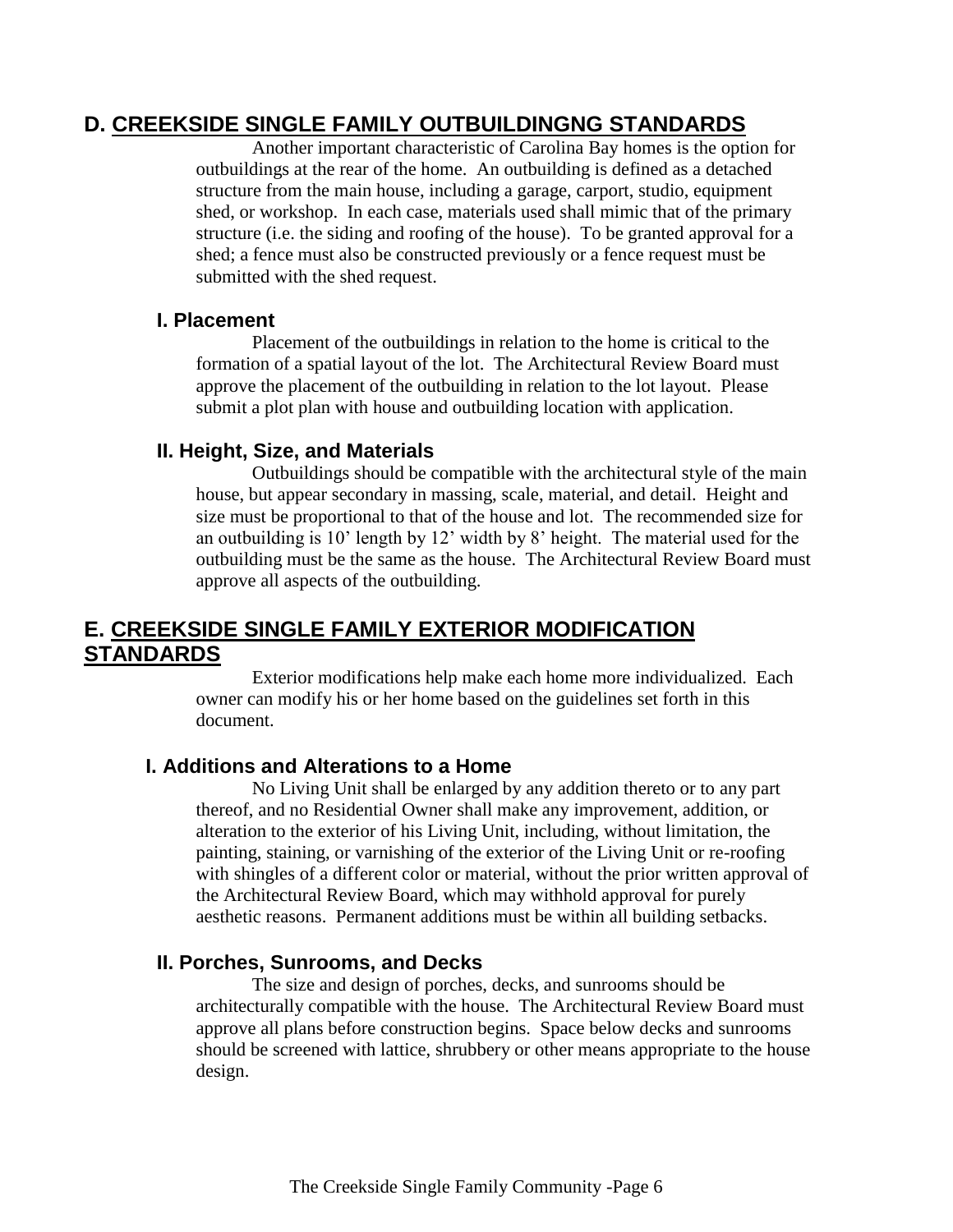#### **III. Mailboxes**

Mailboxes may not deviate from the one the original Developer, in this case Centex Homes, has provided. Mailbox wraps are not permitted in the community.

#### **IV. Temporary Structures**

No tents, trailers, shacks or other temporary buildings or structures shall be constructed or otherwise placed upon the Project Land except in connection with construction, development, leasing or sales activities permitted by the Architectural Review Board or performed by Declarant. No temporary structure may be used as a Living Unit. No garden shed, storage shed, outbuilding, play structure, or other permanent structures, which are detached from the Living Unit, shall be constructed or placed upon the Project Land unless approved by the Architectural Review Board.

#### **V. Lighting (Security)**

Exterior lighting must be limited to areas within the building envelope. Exterior lighting shall be located so as not to result in excessive glare or interfere with the privacy of nearby dwellings. Floodlights must be hooded. An exterior lighting plan with locations is required for approval by the Architectural Review Board.

#### **VI. Monuments, Sculptures, and Flag Poles**

The Architectural Review Board must approve all monuments, sculptures, yard art, and flag poles that the Residential Owner plans to place on the lot. Monuments, sculptures, yard adornment, and art of any kind are discouraged in front or side yards.

#### **VII. Swimming Pools**

The Architectural Review Board must approve all pool sizes, shapes, and layouts prior to installation. No above ground pools will be permitted anywhere in the development. It is the responsibility of the homeowner to obtain all required permits from the governing municipality. An approved fence must be constructed along with a pool.

#### **VIII. Docks**

No private docks are allowed on this property.

#### **IX. Play Equipment**

Elements of a planned park or playground, swing sets and similar outdoor play areas, structures and equipment, must be located where they will have a minimum impact on adjacent lots and where they will be best screened from general public view. Play equipment must be located in the middle half of the rear of the lot on the non-street side. The play equipment must not exceed eightfeet in height. Any proposed play equipment to be placed in the yard must be approved by the Architectural Review Board. Natural wood play equipment is the only material approved for play structures. Brightly colored and plastic play equipment is not permitted, and may be declined by the Architectural Review

The Creekside Single Family Community -Page 7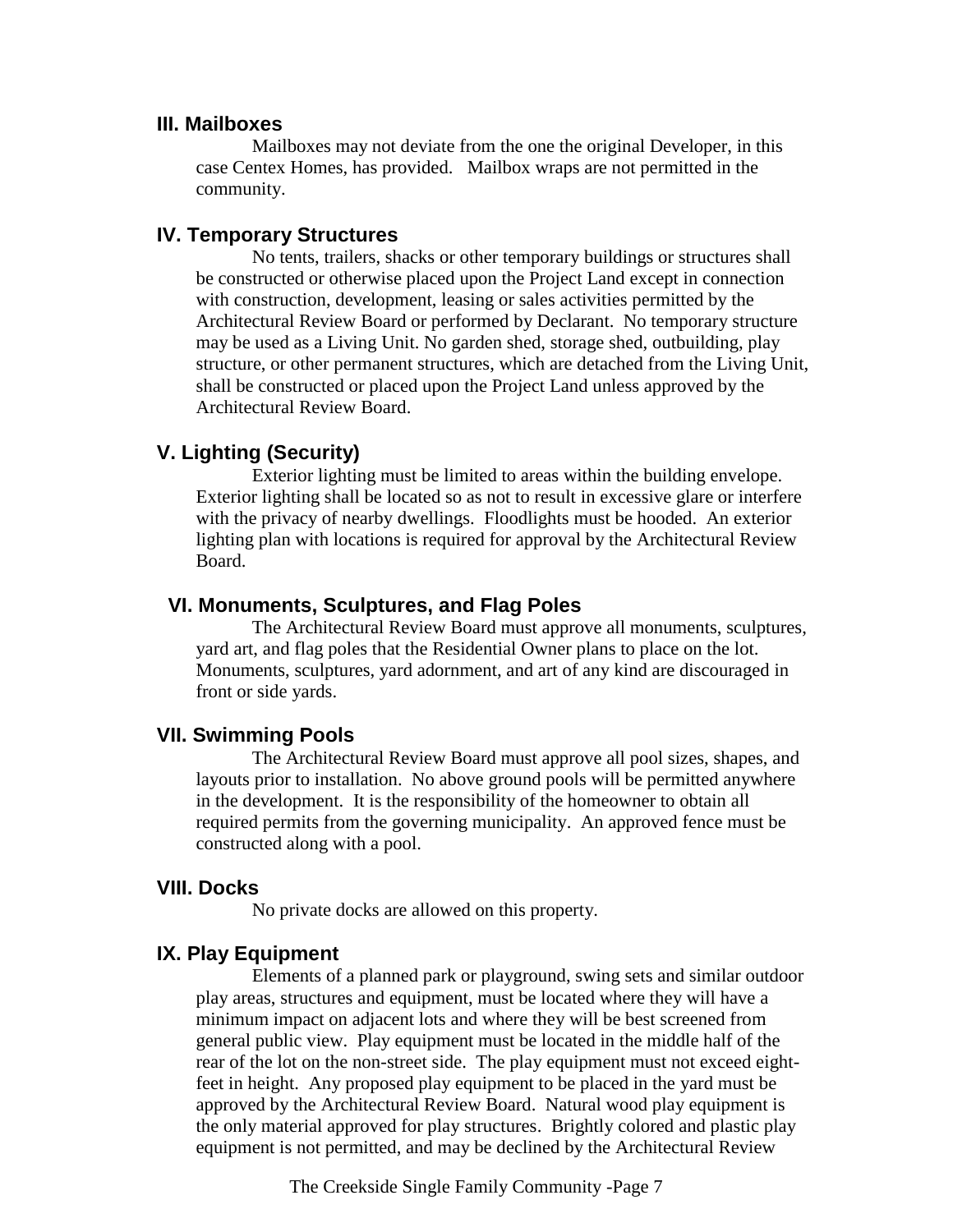Board. A fence must be constructed before play structures will be permitted by the Architectural Review Board. No trampolines are allowed in the Creekside Single Family Community. Basketball goals must be stored out of view when not in use. The developer will be providing play areas at various locations throughout the community.

#### **X. Outside Antennas and Satellite Dishes**

No Residential Owner may erect or maintain a television or radio receiving and transmitting antenna, satellite dish, or similar apparatus or equipment unless such equipment is; less than two feet in diameter, the apparatus is screened from public view and located behind the living unit either in the rear yard or affixed on the rear roofline, the apparatus is not visible from any point while standing along the property boundary line in the front of the house that abuts or is adjacent to a street, right-of-way or sidewalk, and the Architectural Review Board has approved of the apparatus, its location, and the type of screen. All efforts must be made to screen the apparatus from view including the use of approved shrubbery.

If the signal cannot be obtained from one of the specified locations, a letter from the provider proving this must be submitted to the Board with the ARB request.

#### **F. CREEKSIDE SINGLE FAMILY ADDITIONAL FLATWORK**

#### **I. Driveways**

No additional driveways can be added to lots without specific approval by the Architectural Review Board. If additions are approved they must be constructed of concrete that exactly matches that which is present. A two-foot minimum setback should be maintained from all property lines. Encroachments on the setback will be reviewed on a case-by-case basis by the Architectural Review Board, and should be submitted to the governing municipality.

#### **II. Patios**

Any patio additions must be approved by the Architectural Review Board.

#### **G. CREEKSIDE SINGLE FAMILY SIGNS**

In an effort to enhance the appearance of the Carolina Bay communities only certain types of signs will be permitted. This will promote a sense of consistency and enhance the general appearance of the community.

#### **I. Types**

The only type of sign permitted for a period longer than twenty-four hours in Carolina Bay is that which advertises a house is "For Sale." The Architectural Review Board for Carolina Bay has produced a template for which all "For Sale" signs must match. This is shown clearly in Appendix C. "For Rent" signs will not be permitted either in the yard or in house within these communities.

#### **II. Style**

Sign details are located in Appendix C.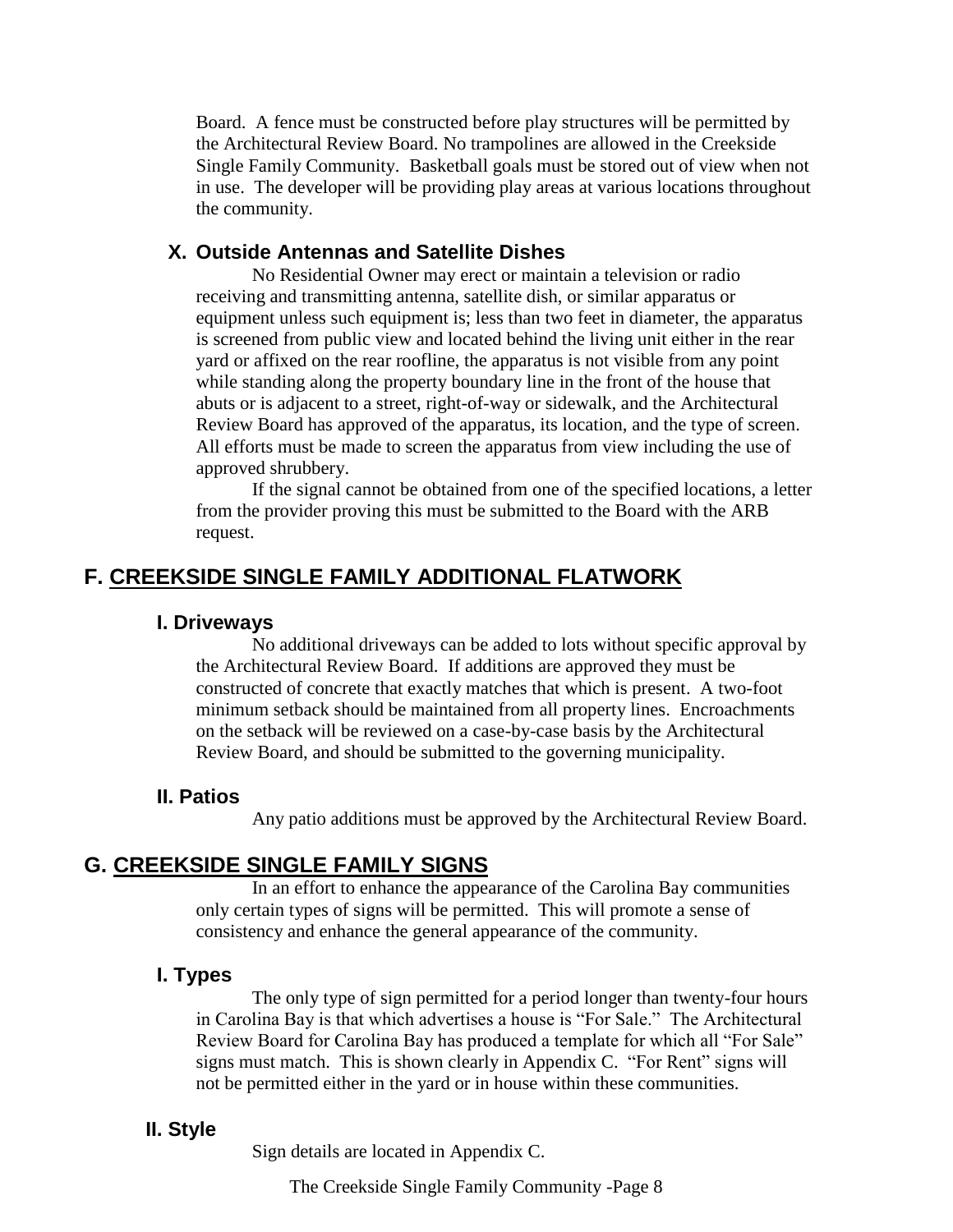#### **III. Placement**

The sign should be placed in the front center yard of the lot.

#### **IV. Obtaining a Sign and Lead-Time**

The homeowner or real estate agent must contact the current property management company for instructions on obtaining For Sale signs.

#### **H. CREEKSIDE SINGLE FAMILY RECREATIONAL BOAT AND VEHICLE PROCEDURES**

#### **I. Storage and Parking**

The storage of a boat, camping trailer, recreational vehicles or similar equipment is allowed in an enclosed garage provided the garage door remains closed**.** No overnight parking of the boat, visible from the street, is permitted. **If the boat is visible from behind the fence or the garage is it not permitted by the Association and will be cause for monetary fines.**

Parking on Conservancy Lane is not permitted at any time due to high traffic volumes and parking on all others streets within the community for longer than a 24 hours period is not permitted. All owners must adhere to the parking rules and will be responsible for their vehicles and that of their guest.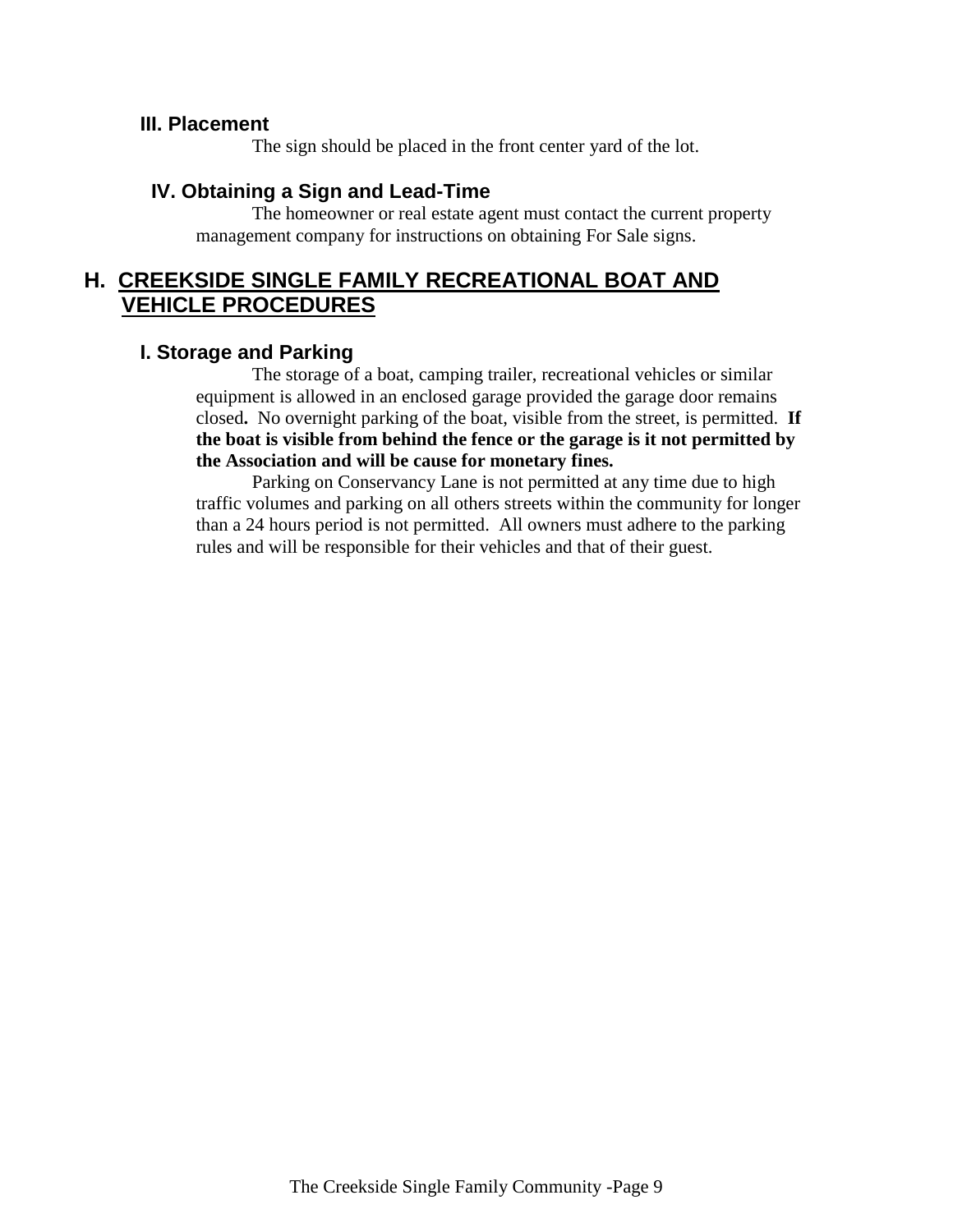# **APPENDIX A**

*Suggested Landscaping*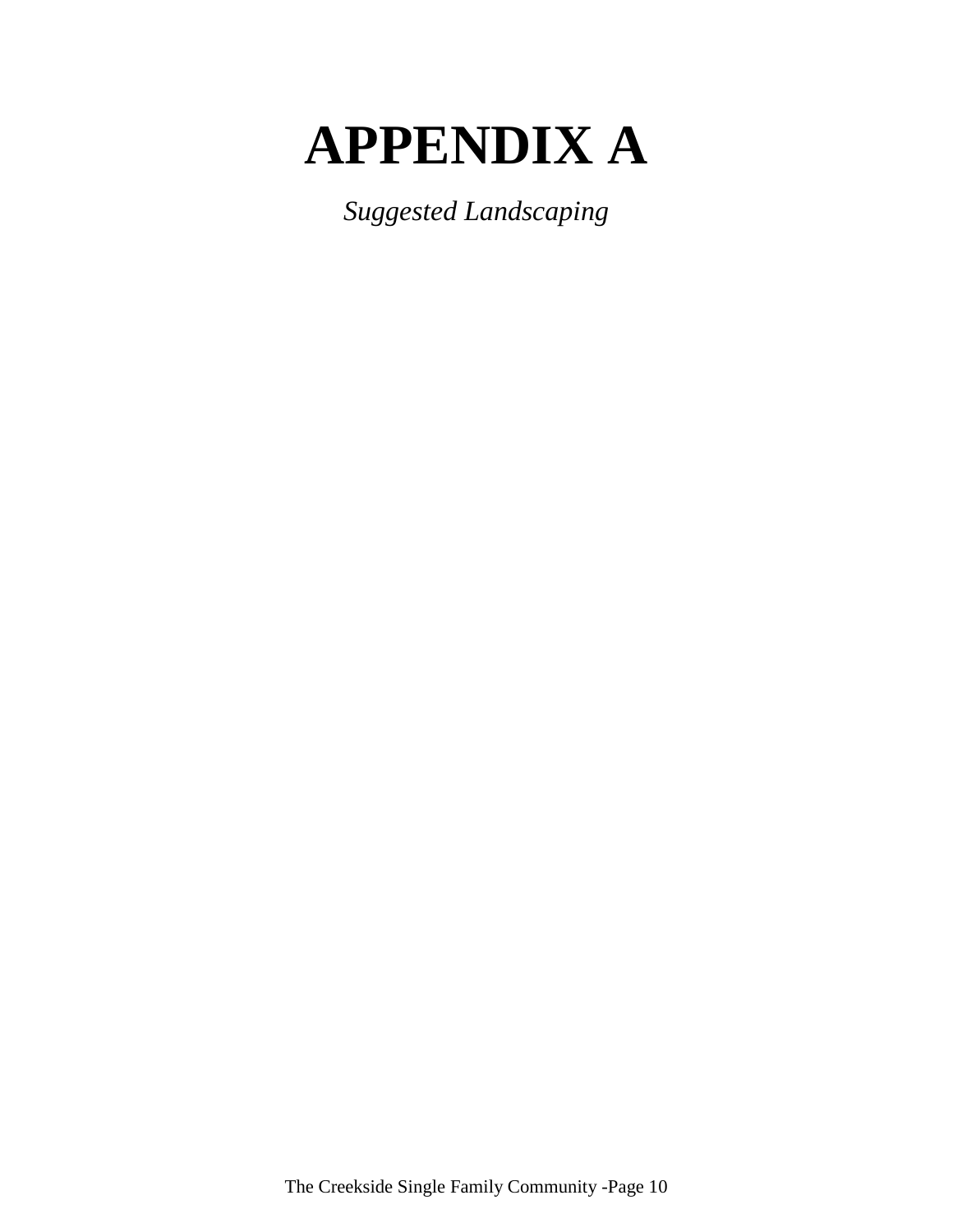#### **I. Canopy Trees**

Red Maple Red Sunset Maple October Glory Red Maple River Birch Heritage River Pecan Deodar Cedar Green Ash Japanese Gingko Moraine Honey locust Shademaster Honey locust Black Walnut Yellow Poplar Sycamore Southern Red Oak Water Oak Willow Oak Shumard Oak Live Oak Scarlet Oak Laurel Oak Bald Cypress Brasswood Winged Elm Drake Chinese Elm Breen Vase Zelcova

#### **II. Understory Trees**

Cocas Palm Eastern Redbud Flowering Dogwood Carolina Silverbell East Palatka Holly Foster Holly Hume Holly Savannah Holly Nellie Stevens Holly Natchez Crepe Myrtle (White) Potomac Crepe Myrtle (Medium Pink) Muskogee Crepe Myrtle (Lavender) Catawba Crepe Myrtle (Dark Purple) Tuscarora Crepe Myrtle (Dark Pink) Saucer Magnolia Sweet bay Magnolia Flowering Crabapple Wax Myrtle Pistachio Cherry Laurel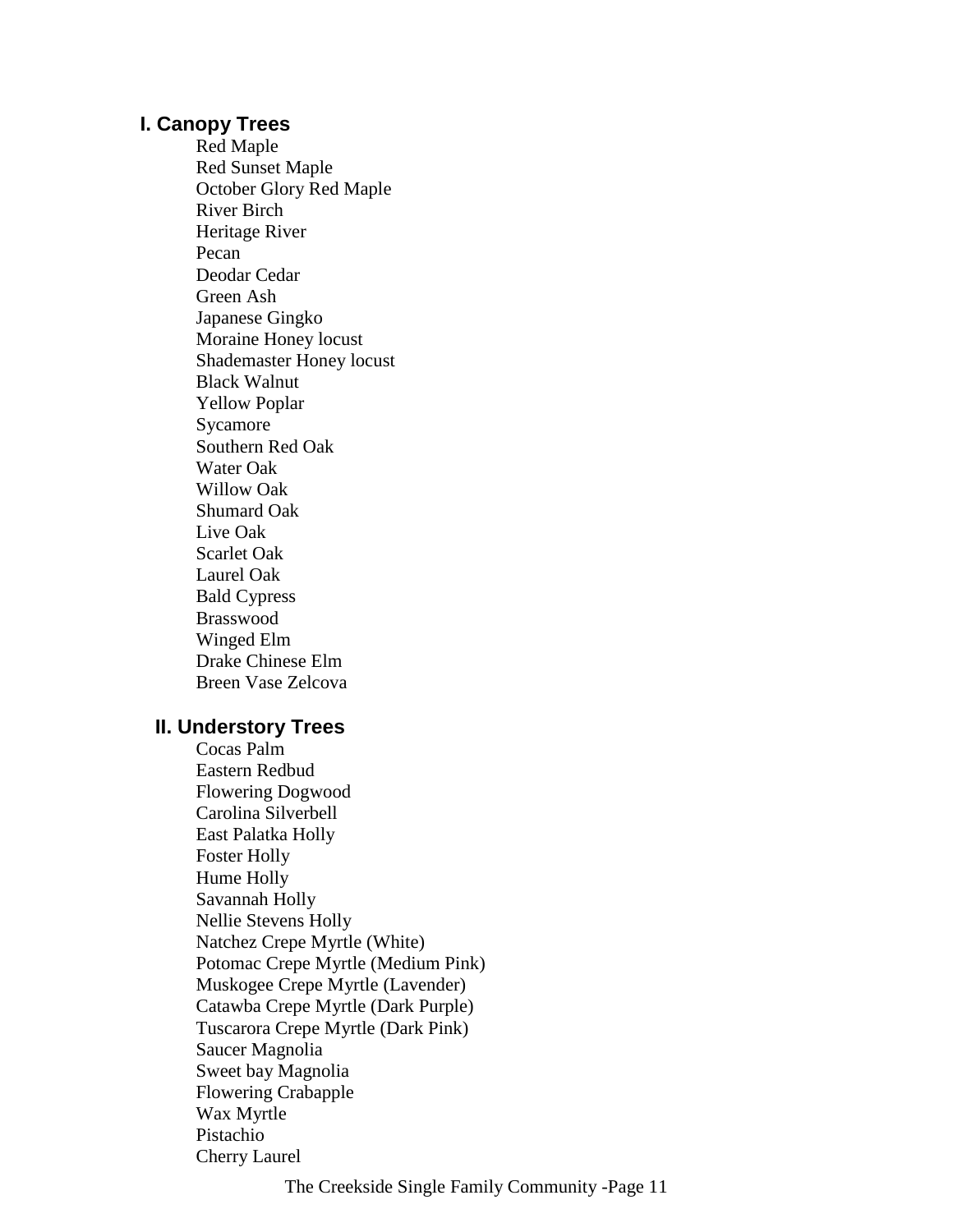Purple Leaf Plum Bradford Pear Aristocrat Pear Palmetto Windmill Palm **Chaste** 

#### **III. Buffer Shrubs**

Sasanqua Camellia Eleagnus Burning Bush Euonymus Forsythia East Palatka Holly Foster Holly Hume Holly Savannah Holly Dwarf Buford Holly Buford Holly Nellie Stevens Holly Yaupon Holly Anise Pfitzer Juniper Japanese Privet Japanese Privet Variegated Chinese Privet Maiden Grass Japanese Silver Grass Wax Myrtle Nandina Oleander Fortunes Tea Olive Fragrant Tea Olive Pittosporum Variegated Pittosporum Formosa Firethorn Majestic Beauty Hawthorn Japanese Cleyera

#### **IV. Ornamental Shrubs**

Edward Goucher Abelia Sherwood Abelia Purple leaf Japanese Barberry Harrington Plum-Yew Cotoneaster Daylily Carissa Holly Dwarf Horned Holly Juniper

The Creekside Single Family Community -Page 12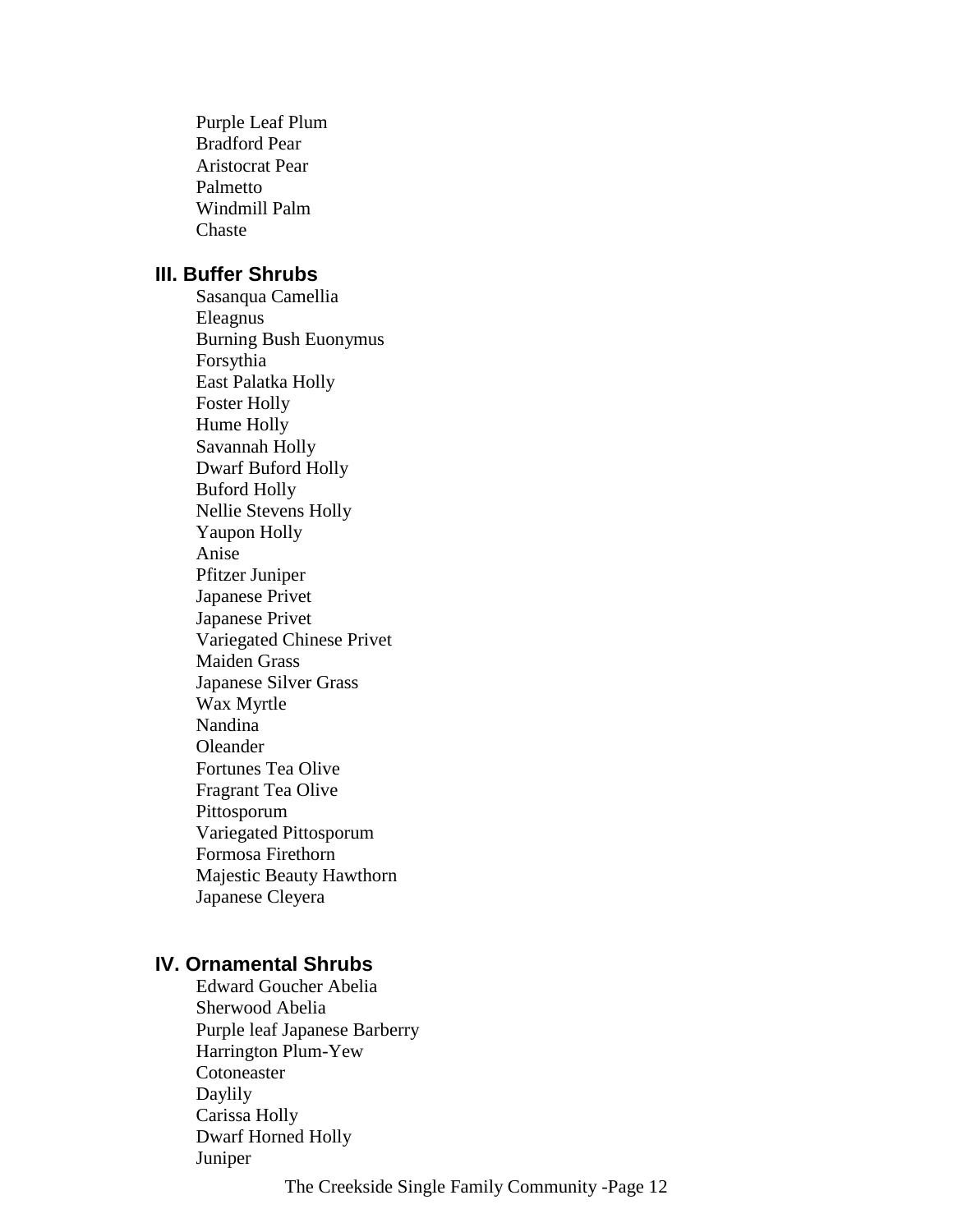Sergeants Juniper Creeping Juniper Harbor Dwarf Nandina Dwarf Pittosporum Dwarf Indian Hawthorn

#### **V. Ground Cover and Vines**

Akebia Weeping Love Grass Winter creeper English Ivy Hypericum Candytuft Kadsura Liriope Miscanthus Mondo Grass Fountain Grass Asiatic Jasmine Confederate Jasmine

#### **VI. Turf**

Bermuda Centipede Saint Augustine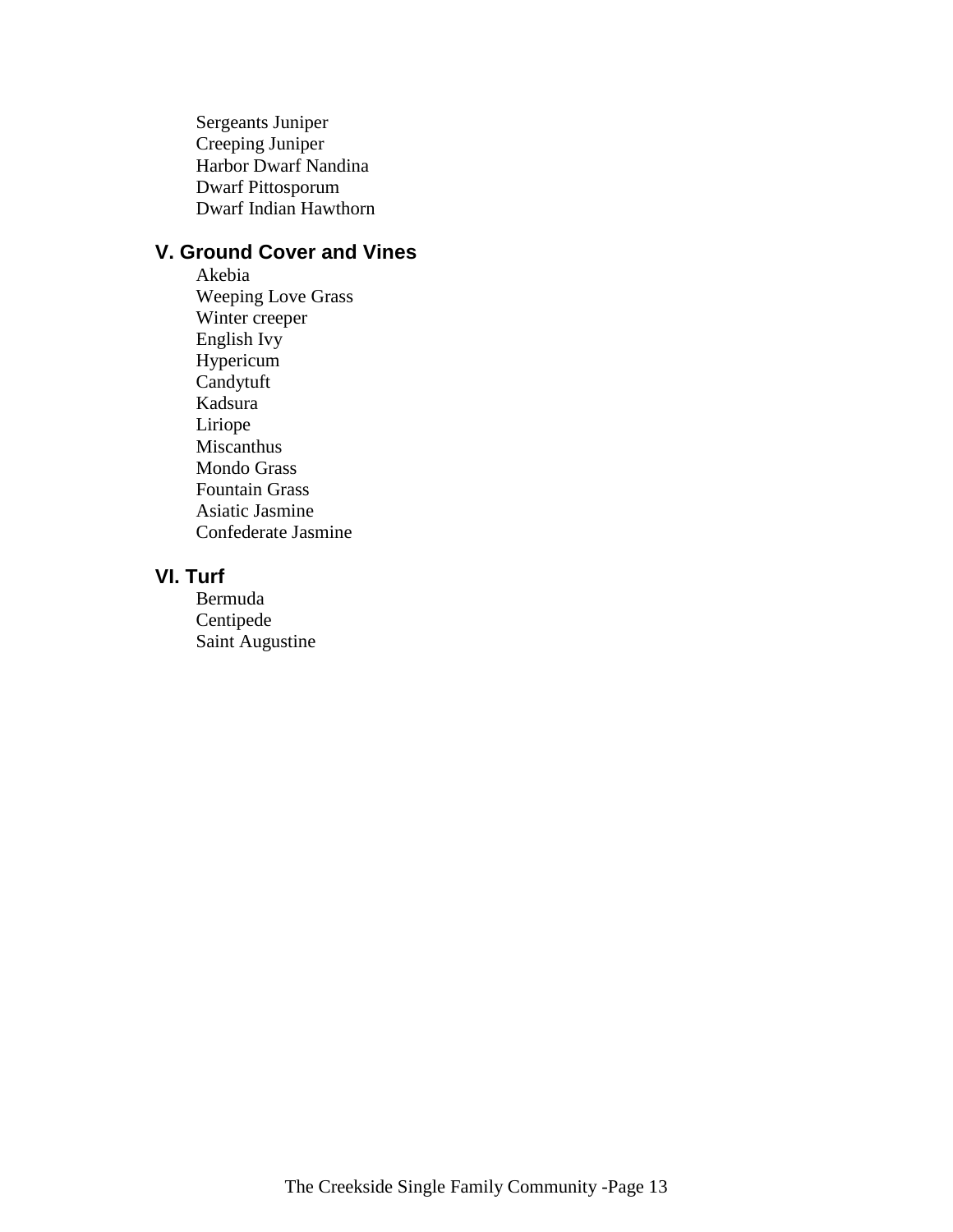### **APPENDIX B**

### *Architectural Review Board Application*

Please contact the property management company for the current application.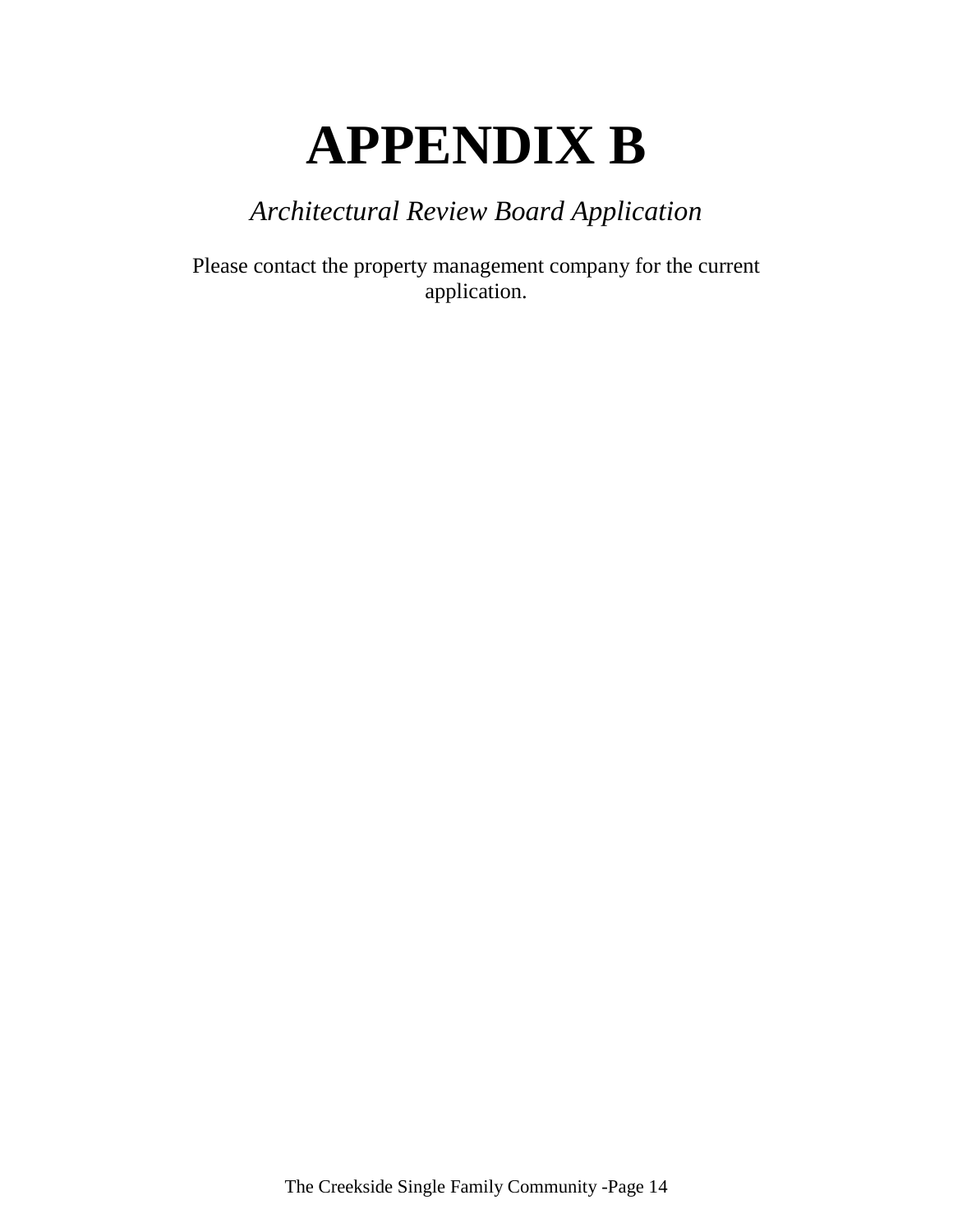

*For Sale Sign Details*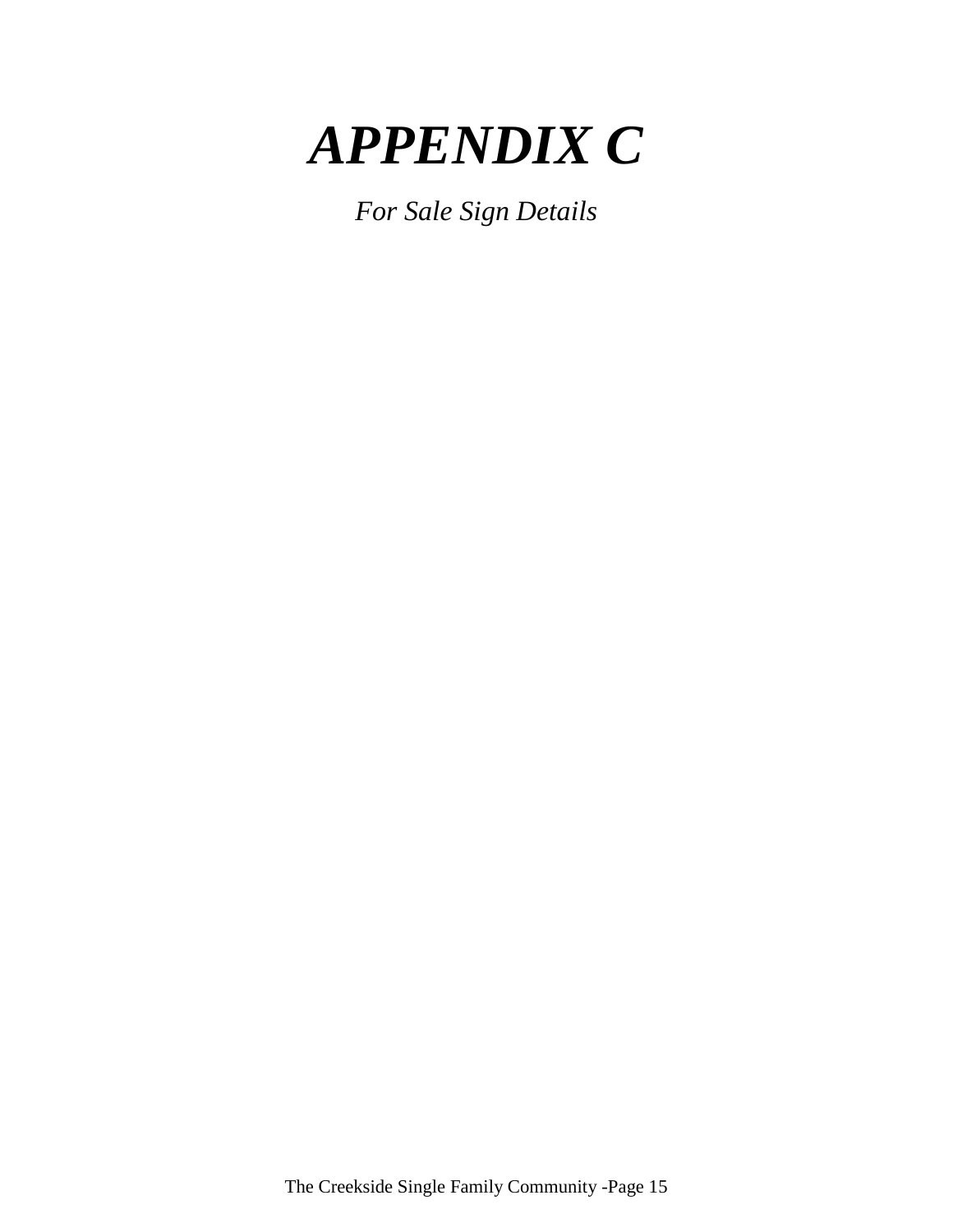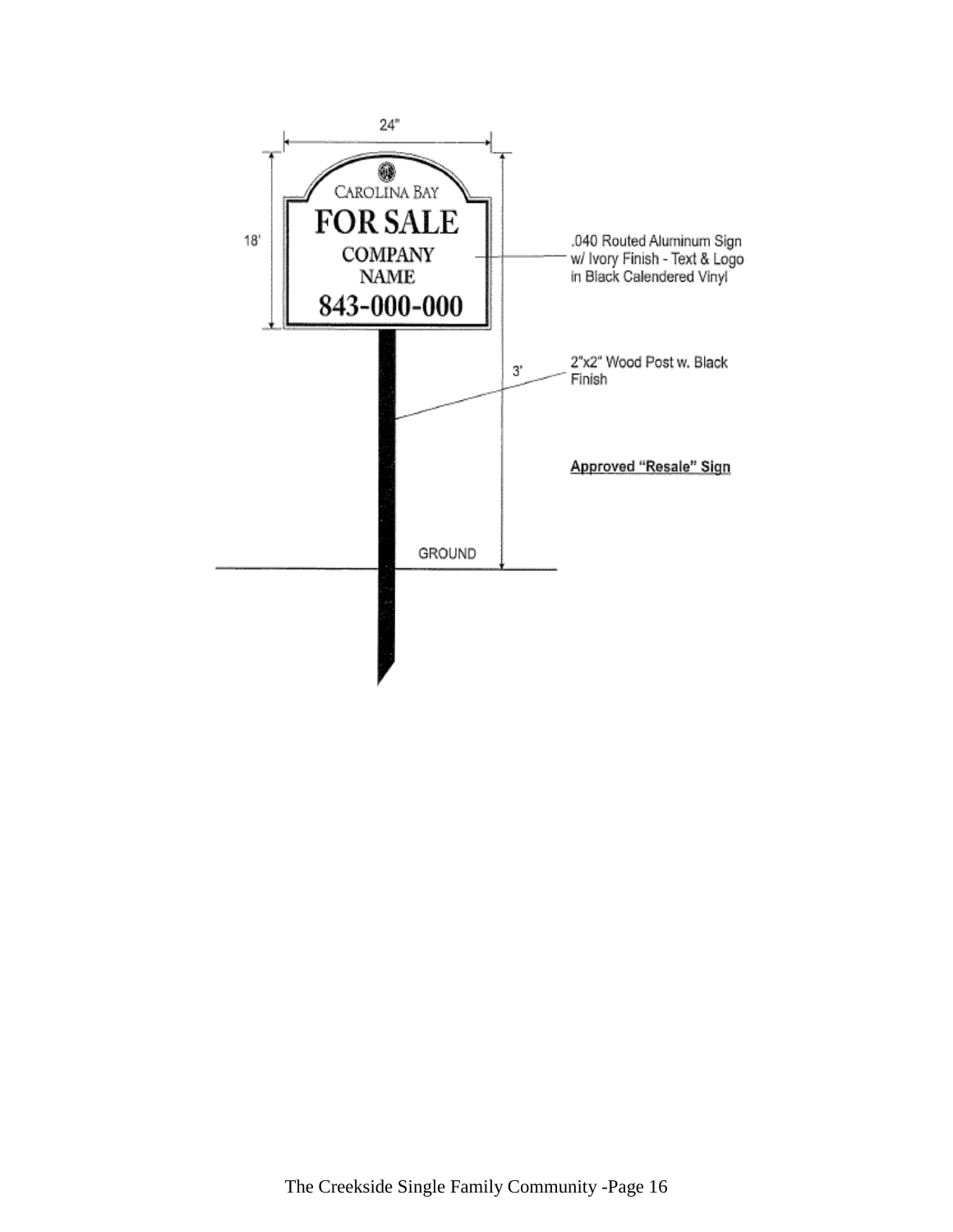## APPENDIX D

*Fence Options*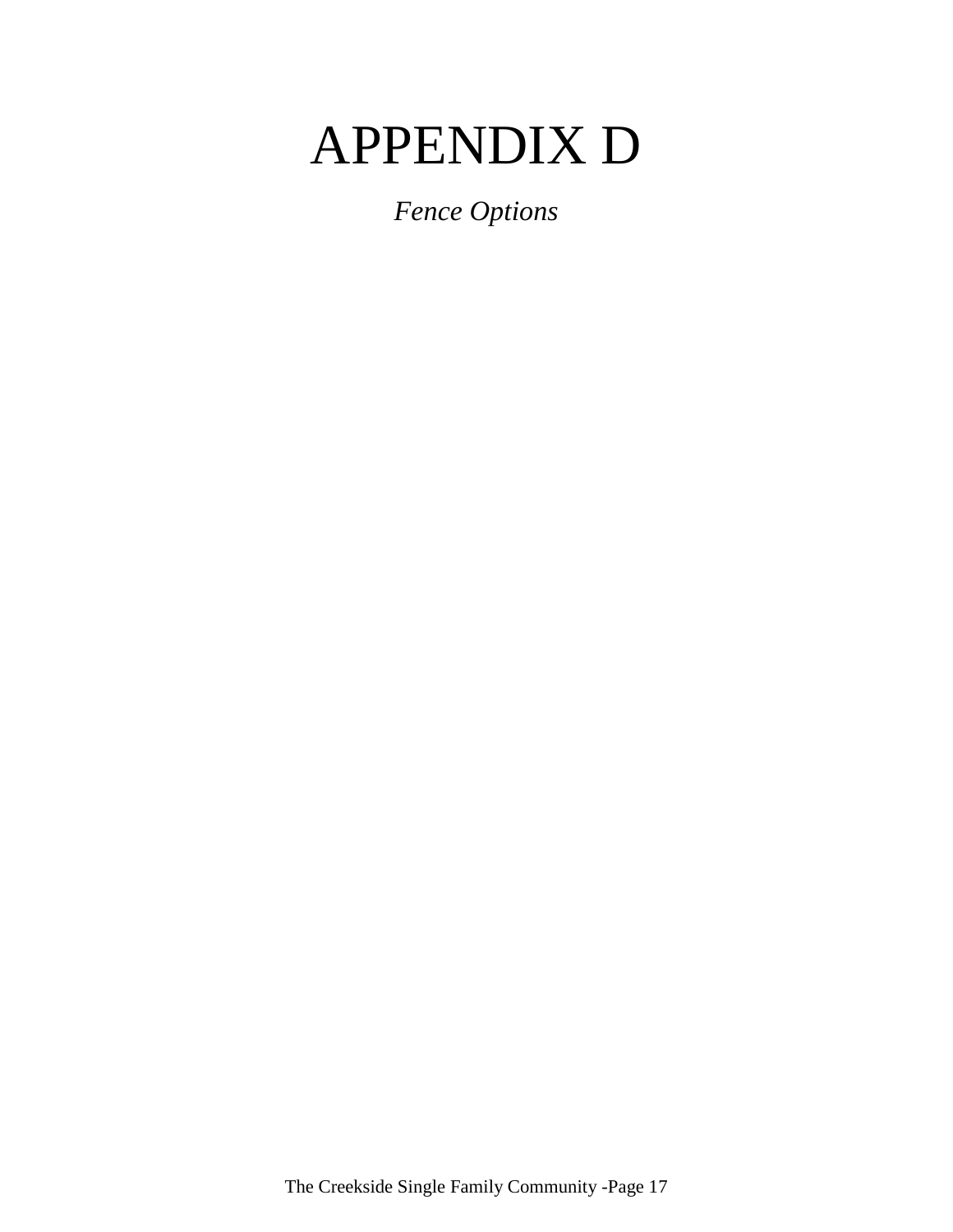